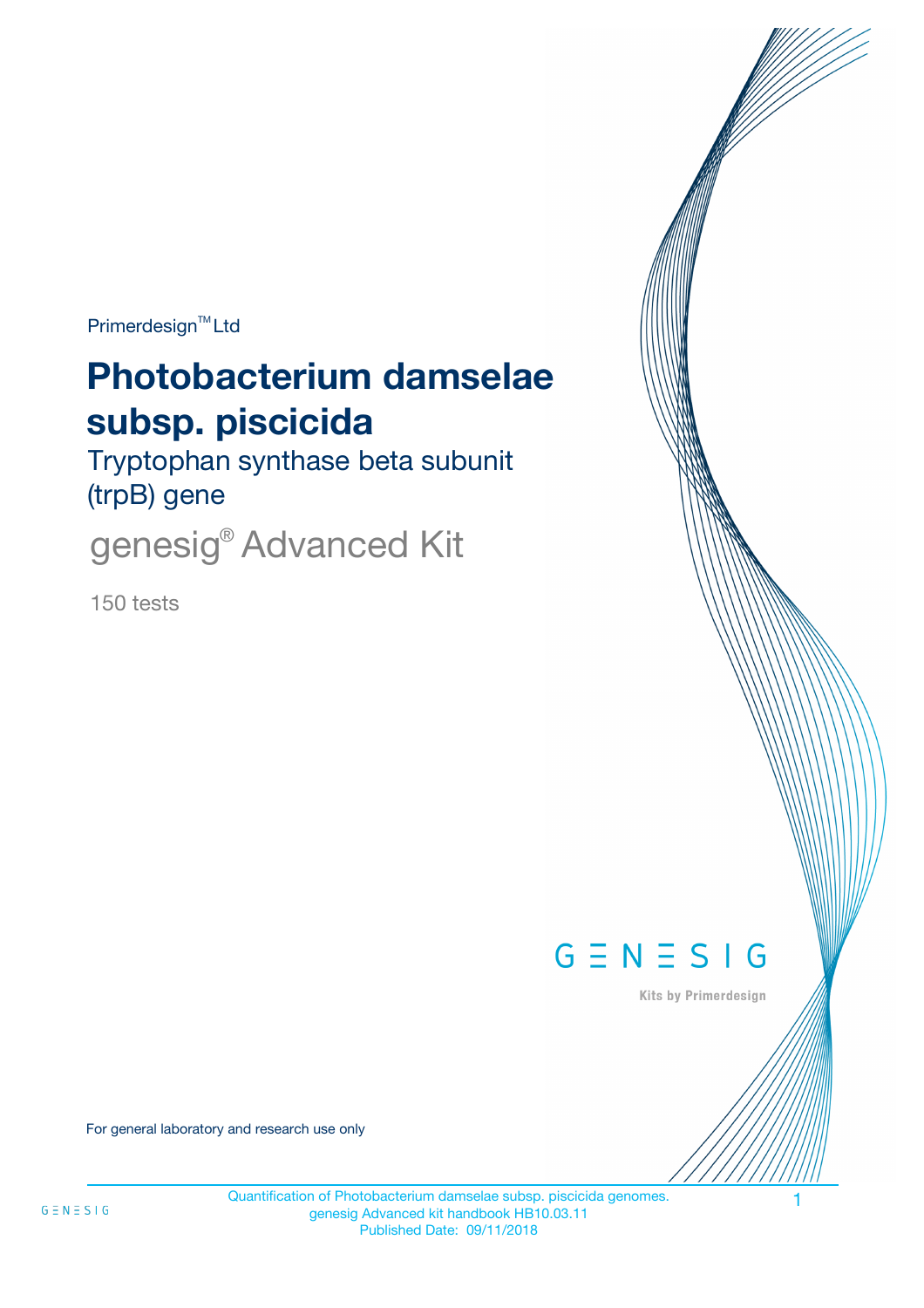## Introduction to Photobacterium damselae subsp. piscicida

Pasteurellosis (also described as photobacteriosis) is caused by the halophilic bacterium Photobacterium damselae subspecies piscicida (formerly Pasteurella piscicida). It was first isolated in mortalities occurring in natural fish populations on the Atlantic coast of the USA. This disease has been prevalent in Japan since the late 1960s, and has caused significant economic losses in Europe since the 1990s. The natural hosts of the pathogen are a wide variety of marine fish. Morphologically, the bacteria is a rod shaped cell with no motility and is Gram-negative, with bipolar staining.

The bacteria spreads via infected phagocytes, mainly macrophages. This spread can be rapid, and lethal effects may occur within a few days of challenge, affecting tissues containing large numbers of the pathogens. On fish, the primary infection sites show lesions and ulcers, these are commonly the pectoral fin, eyes and mouth. The bacteria performs phospholipase, cytotoxic and haemolytic activities, which are thought to be the primary cause of pasteurellosis.

This pathology is temperature dependent and occurs usually when water temperatures rise above 18-20 °C. Below this temperature, fish can harbour the pathogen as subclinical infection and become carriers for long time periods. Pastereullosis is also known as pseudotubercullosis because in the chronic form of the disease it is characterized by the presence of creamy-white granulomatous nodules or whitish tubercules in several internal organs, composed of masses of bacterial cells, epithelial cells, and fibroblasts. The nodules are most prominent in internal viscera, particularly kidney and spleen, and the infection is accompanied by widespread internal necrosis. Anorexia with darkening of the skin as well as focused necrosis of the gills are the only external clinical signs often observed. The disease is difficult to eradicate with antibiotic treatments.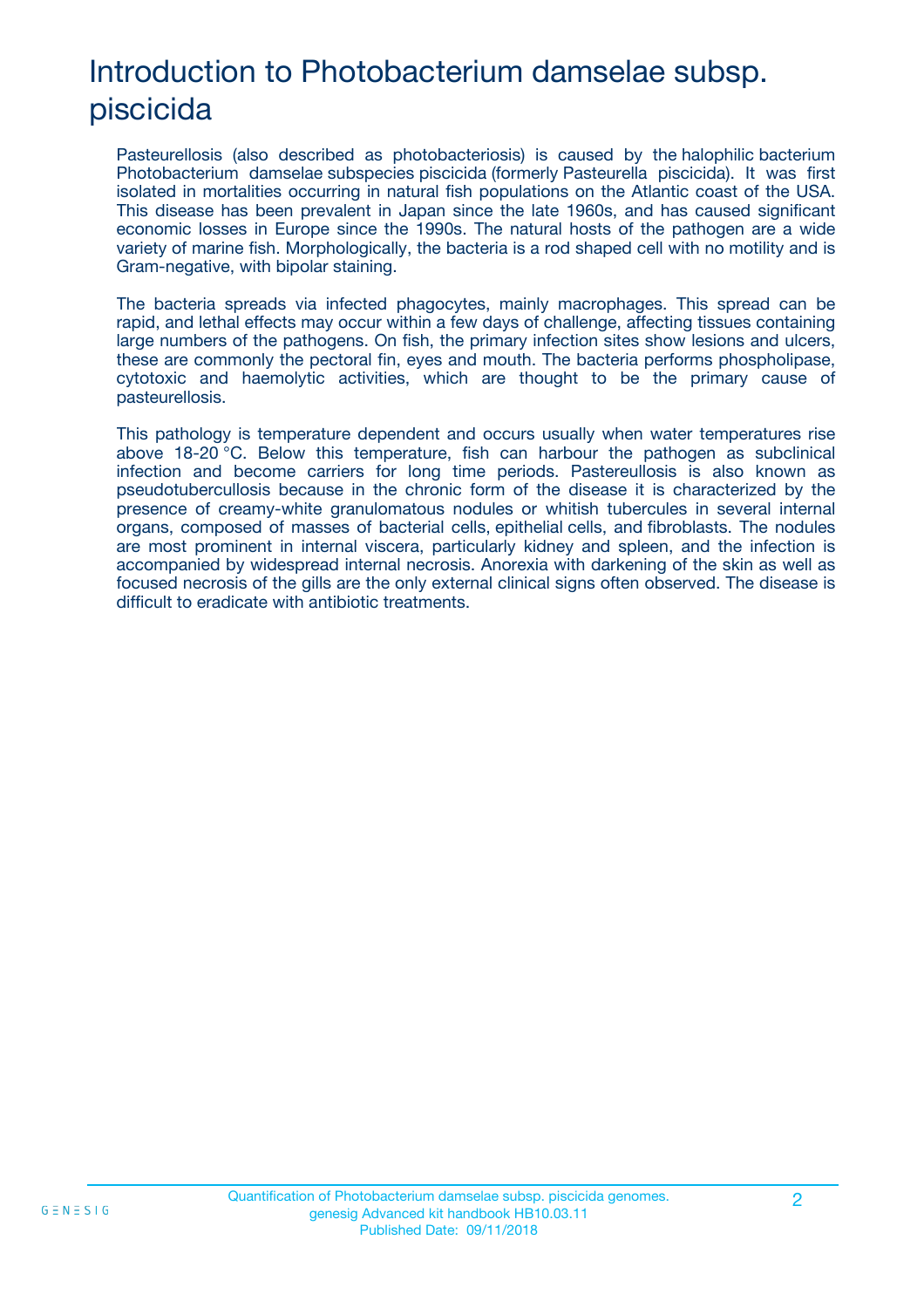## **Specificity**

The Primerdesign genesig Kit for Photobacterium damselae subsp. piscicida (P.damselaepiscicida) genomes is designed for the in vitro quantification of P.damselae-piscicida genomes. The kit is designed to have a broad detection profile. Specifically, the primers represent 100% homology with over 95% of the NCBI database reference sequences available at the time of design.

The dynamics of genetic variation means that new sequence information may become available after the initial design. Primerdesign periodically reviews the detection profiles of our kits and when required releases new versions.

If you require further information, or have a specific question about the detection profile of this kit then please send an e.mail to enquiry@primerdesign.co.uk and our bioinformatics team will answer your question.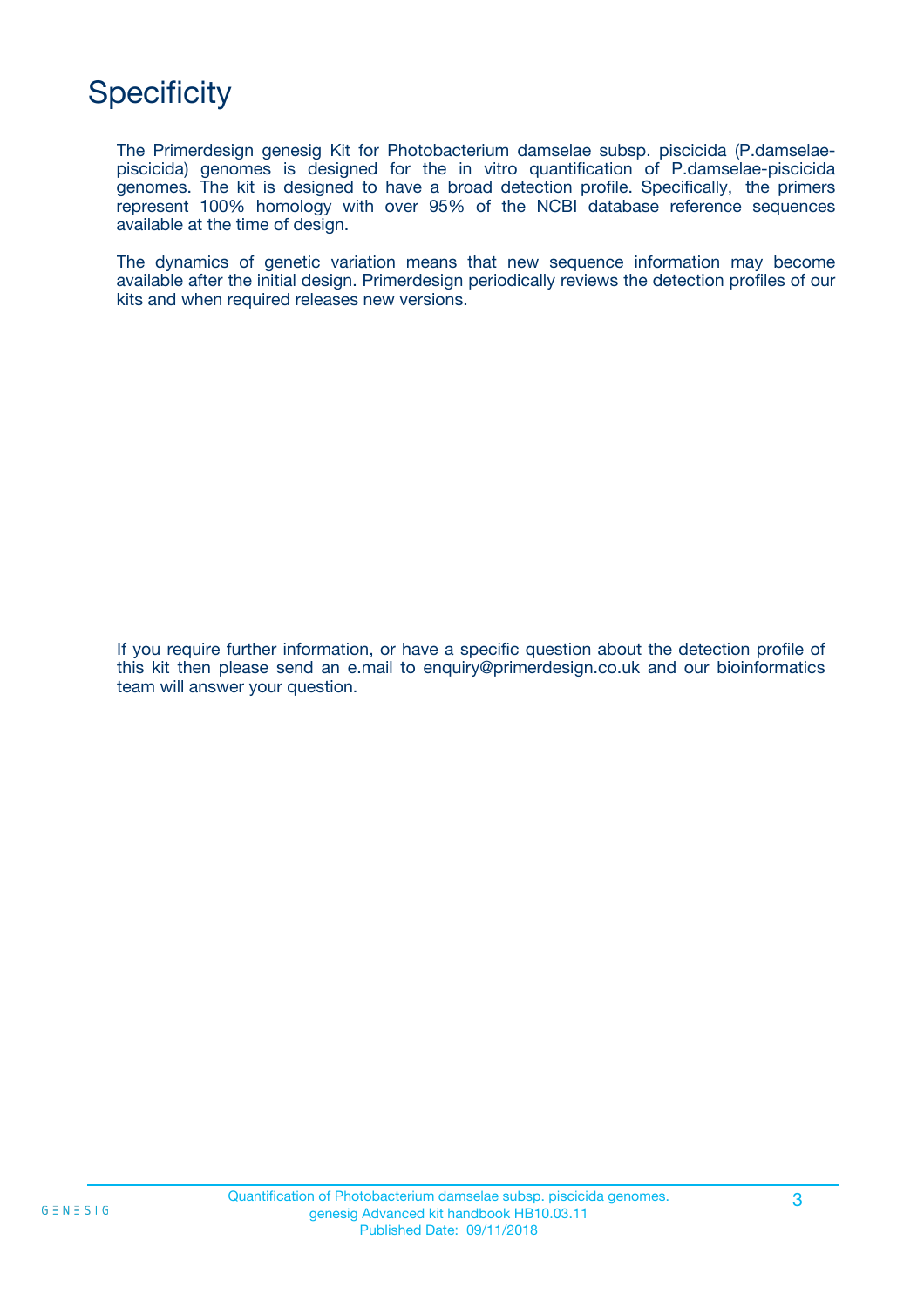## Kit contents

- **P.damselae-piscicida specific primer/probe mix (150 reactions BROWN)** FAM labelled
- **P.damselae-piscicida positive control template (for Standard curve RED)**
- **Internal extraction control primer/probe mix (150 reactions BROWN)** VIC labelled as standard
- **Internal extraction control DNA (150 reactions BLUE)**
- **Endogenous control primer/probe mix (150 reactions BROWN)** FAM labelled
- **RNase/DNase free water (WHITE)** for resuspension of primer/probe mixes
- **Template preparation buffer (YELLOW)** for resuspension of internal control template, positive control template and standard curve preparation

### Reagents and equipment to be supplied by the user

#### **Real-time PCR Instrument**

#### **Extraction kit**

This kit is recommended for use with genesig Easy DNA/RNA extraction kit. However, it is designed to work well with all processes that yield high quality RNA and DNA with minimal PCR inhibitors.

#### **oasig**TM **lyophilised or Precision**®**PLUS 2X qPCR Master Mix**

This kit is intended for use with oasig or PrecisionPLUS2X qPCR Master Mix.

**Pipettors and Tips**

**Vortex and centrifuge**

#### **Thin walled 1.5 ml PCR reaction tubes**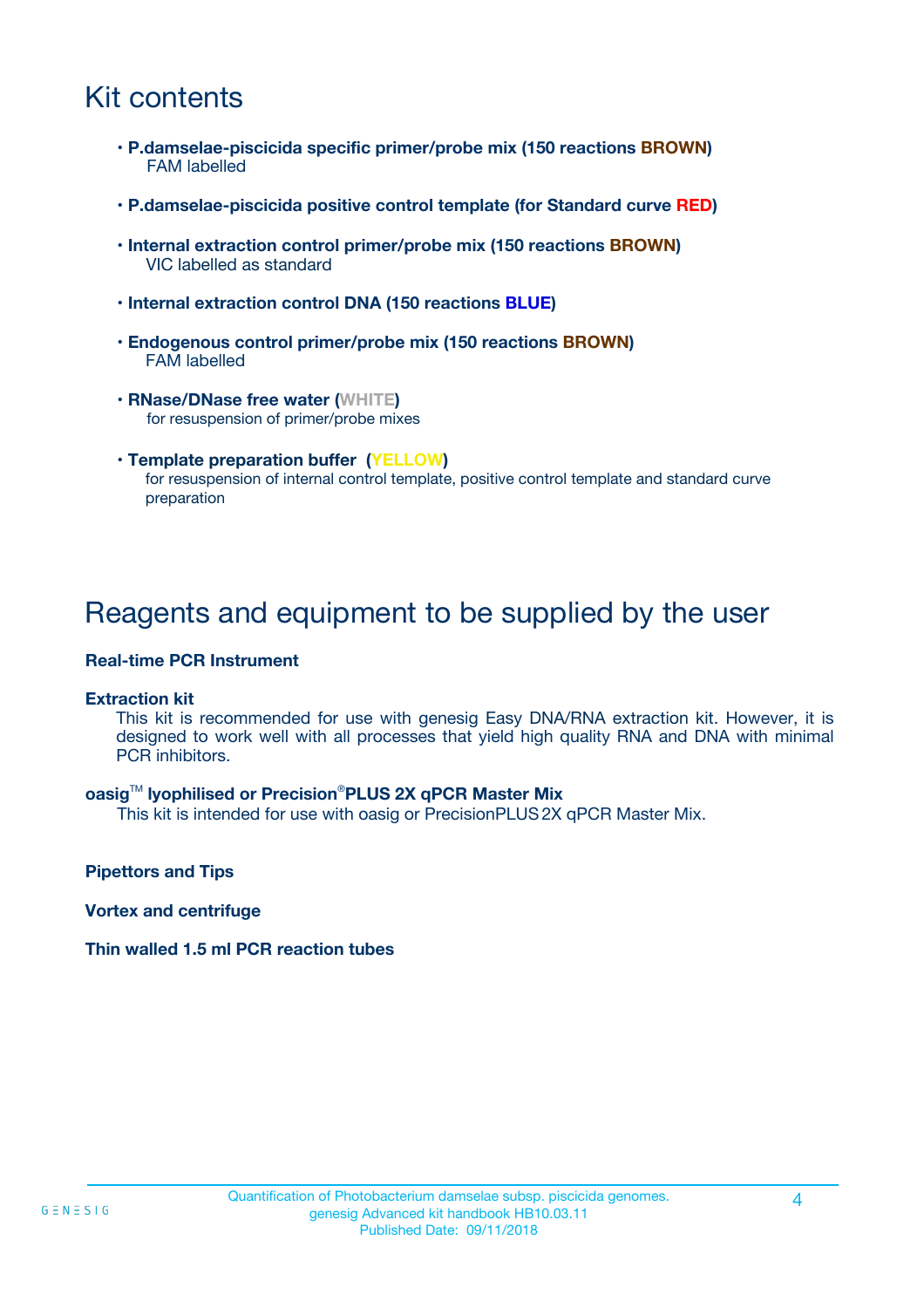### Kit storage and stability

This kit is stable at room temperature but should be stored at -20ºC on arrival. Once the lyophilised components have been resuspended they should not be exposed to temperatures above -20°C for longer than 30 minutes at a time and unnecessary repeated freeze/thawing should be avoided. The kit is stable for six months from the date of resuspension under these circumstances.

If a standard curve dilution series is prepared this can be stored frozen for an extended period. If you see any degradation in this serial dilution a fresh standard curve can be prepared from the positive control.

Primerdesign does not recommend using the kit after the expiry date stated on the pack.

### Suitable sample material

All kinds of sample material suited for PCR amplification can be used. Please ensure the samples are suitable in terms of purity, concentration, and DNA integrity (An internal PCR control is supplied to test for non specific PCR inhibitors). Always run at least one negative control with the samples. To prepare a negative-control, replace the template DNA sample with RNase/DNase free water.

### Dynamic range of test

Under optimal PCR conditions genesig P.damselae-piscicida detection kits have very high priming efficiencies of >95% and can detect less than 100 copies of target template.

### Notices and disclaimers

This product is developed, designed and sold for research purposes only. It is not intended for human diagnostic or drug purposes or to be administered to humans unless clearly expressed for that purpose by the Food and Drug Administration in the USA or the appropriate regulatory authorities in the country of use. During the warranty period Primerdesign genesig detection kits allow precise and reproducible data recovery combined with excellent sensitivity. For data obtained by violation to the general GLP guidelines and the manufacturer's recommendations the right to claim under guarantee is expired. PCR is a proprietary technology covered by several US and foreign patents. These patents are owned by Roche Molecular Systems Inc. and have been sub-licensed by PE Corporation in certain fields. Depending on your specific application you may need a license from Roche or PE to practice PCR. Additional information on purchasing licenses to practice the PCR process may be obtained by contacting the Director of Licensing at Roche Molecular Systems, 1145 Atlantic Avenue, Alameda, CA 94501 or Applied Biosystems business group of the Applera Corporation, 850 Lincoln Centre Drive, Foster City, CA 94404. In addition, the 5' nuclease assay and other homogeneous amplification methods used in connection with the PCR process may be covered by U.S. Patents 5,210,015 and 5,487,972, owned by Roche Molecular Systems, Inc, and by U.S. Patent 5,538,848, owned by The Perkin-Elmer Corporation.

## Trademarks

Primerdesign™ is a trademark of Primerdesign Ltd.

genesig $^\circledR$  is a registered trademark of Primerdesign Ltd.

The PCR process is covered by US Patents 4,683,195, and 4,683,202 and foreign equivalents owned by Hoffmann-La Roche AG. BI, ABI PRISM® GeneAmp® and MicroAmp® are registered trademarks of the Applera Genomics (Applied Biosystems Corporation). BIOMEK® is a registered trademark of Beckman Instruments, Inc.; iCycler™ is a registered trademark of Bio-Rad Laboratories, Rotor-Gene is a trademark of Corbett Research. LightCycler™ is a registered trademark of the Idaho Technology Inc. GeneAmp®, TaqMan® and AmpliTaqGold® are registered trademarks of Roche Molecular Systems, Inc., The purchase of the Primerdesign™ reagents cannot be construed as an authorization or implicit license to practice PCR under any patents held by Hoffmann-LaRoche Inc.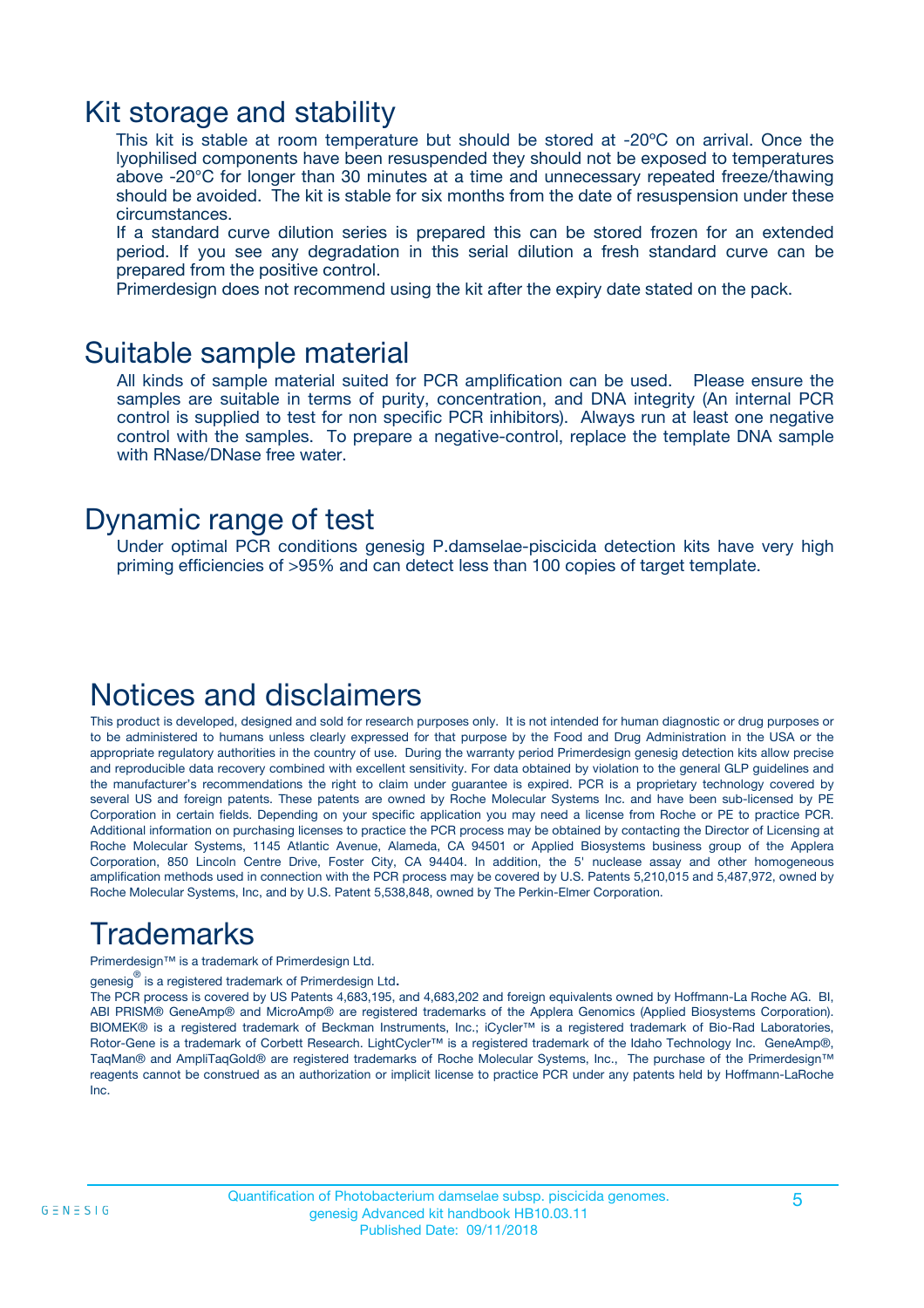### Principles of the test

#### **Real-time PCR**

A P.damselae-piscicida specific primer and probe mix is provided and this can be detected through the FAM channel.

The primer and probe mix provided exploits the so-called TaqMan® principle. During PCR amplification, forward and reverse primers hybridize to the P.damselae-piscicida DNA. A fluorogenic probe is included in the same reaction mixture which consists of a DNA probe labeled with a 5`-dye and a 3`-quencher. During PCR amplification, the probe is cleaved and the reporter dye and quencher are separated. The resulting increase in fluorescence can be detected on a range of qPCR platforms.

#### **Positive control**

For copy number determination and as a positive control for the PCR set up, the kit contains a positive control template. This can be used to generate a standard curve of P.damselaepiscicida copy number / Cq value. Alternatively the positive control can be used at a single dilution where full quantitative analysis of the samples is not required. Each time the kit is used, at least one positive control reaction must be included in the run. A positive result indicates that the primers and probes for detecting the target P.damselae-piscicida gene worked properly in that particular experimental scenario. If a negative result is obtained the test results are invalid and must be repeated. Care should be taken to ensure that the positive control does not contaminate any other kit component which would lead to falsepositive results. This can be achieved by handling this component in a Post PCR environment. Care should also be taken to avoid cross-contamination of other samples when adding the positive control to the run. This can be avoided by sealing all other samples and negative controls before pipetting the positive control into the positive control well.

#### **Negative control**

To validate any positive findings a negative control reaction should be included every time the kit is used. For this reaction the RNase/DNase free water should be used instead of template. A negative result indicates that the reagents have not become contaminated while setting up the run.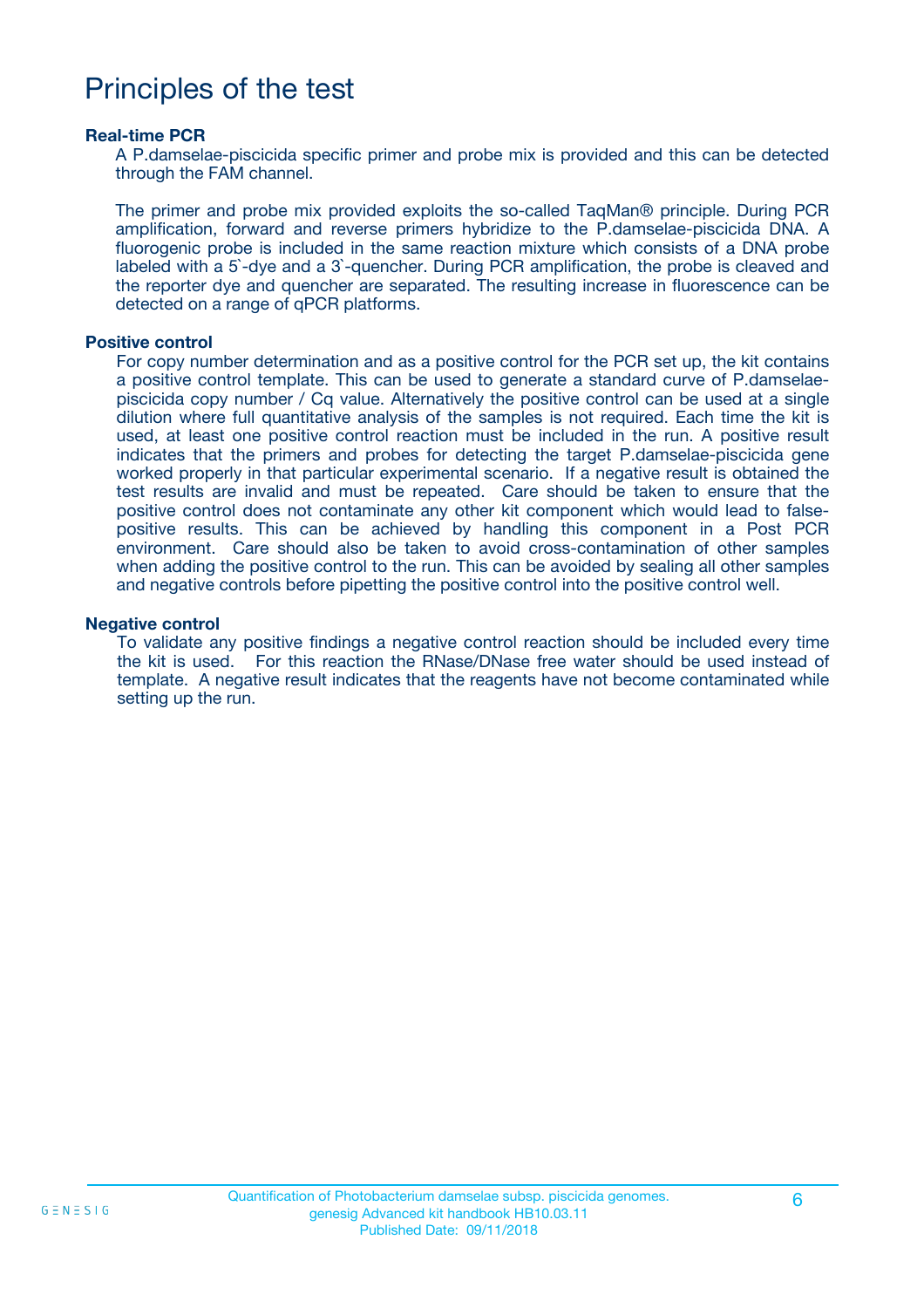#### **Internal DNA extraction control**

When performing DNA extraction, it is often advantageous to have an exogenous source of DNA template that is spiked into the lysis buffer. This control DNA is then co-purified with the sample DNA and can be detected as a positive control for the extraction process. Successful co-purification and qPCR for the control DNA also indicates that PCR inhibitors are not present at a high concentration.

A separate primer and probe mix are supplied with this kit to detect the exogenous DNA using qPCR. The primers are present at PCR limiting concentrations which allows multiplexing with the target sequence primers. Amplification of the control DNA does not interfere with detection of the P.damselae-piscicida target DNA even when present at low copy number. The Internal control is detected through the VIC channel and gives a Cq value of 28+/-3.

#### **Endogenous control**

To confirm extraction of a valid biological template, a primer and probe mix is included to detect an endogenous gene. Detection of the endogenous control is through the FAM channel and it is NOT therefore possible to perform a multiplex with the P.damselae-piscicida primers. A poor endogenous control signal may indicate that the sample did not contain sufficient biological material.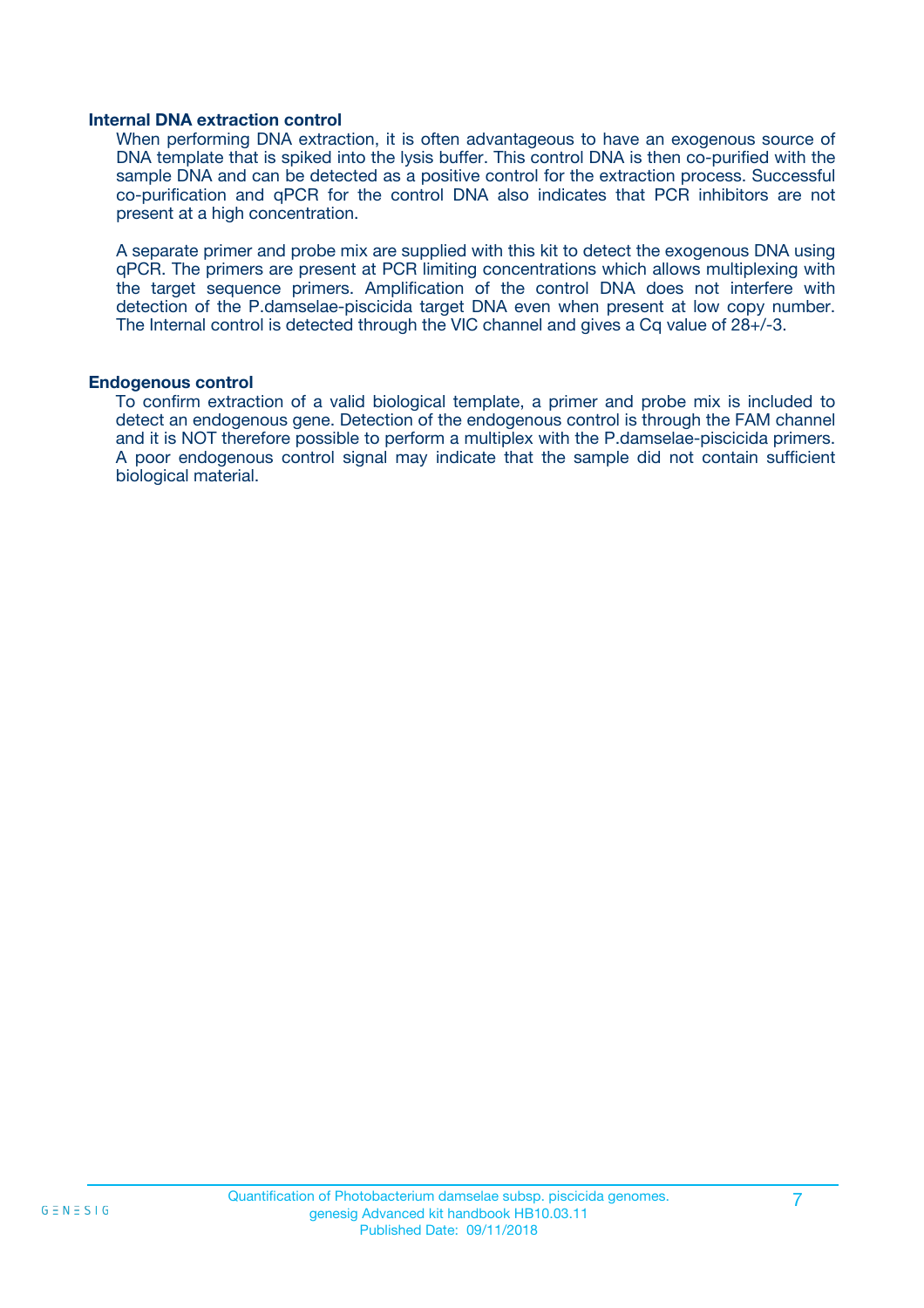### Resuspension protocol

To minimize the risk of contamination with foreign DNA, we recommend that all pipetting be performed in a PCR clean environment. Ideally this would be a designated PCR lab or PCR cabinet. Filter tips are recommended for all pipetting steps.

- **1. Pulse-spin each tube in a centrifuge before opening.** This will ensure lyophilised primer and probe mix is in the base of the tube and is not spilt upon opening the tube.
- **2. Resuspend the primer/probe mixes in the RNase/DNase free water supplied, according to the table below:**

To ensure complete resuspension, vortex each tube thoroughly.

| Component - resuspend in water                       |          |  |
|------------------------------------------------------|----------|--|
| <b>Pre-PCR pack</b>                                  |          |  |
| P.damselae-piscicida primer/probe mix (BROWN)        | $165$ µl |  |
| Internal extraction control primer/probe mix (BROWN) | $165$ µ  |  |
| Endogenous control primer/probe mix (BROWN)          | 165 µl   |  |

**3. Resuspend the internal control template and positive control template in the template preparation buffer supplied, according to the table below:** To ensure complete resuspension, vortex each tube thoroughly.

| Component - resuspend in template preparation buffer   |          |  |
|--------------------------------------------------------|----------|--|
| <b>Pre-PCR heat-sealed foil</b>                        |          |  |
| Internal extraction control DNA (BLUE)                 |          |  |
| <b>Post-PCR heat-sealed foil</b>                       |          |  |
| P.damselae-piscicida Positive Control Template (RED) * | $500$ µl |  |

\* This component contains high copy number template and is a VERY significant contamination risk. It must be opened and handled in a separate laboratory environment, away from the other components.

### DNA extraction

The internal extraction control DNA can be added either to the DNA lysis/extraction buffer or to the DNA sample once it has been resuspended in lysis buffer.

**DO NOT add the internal extraction control DNA directly to the unprocessed biological sample as this will lead to degradation and a loss in signal.**

- **1. Add 4µl of the Internal extraction control DNA (BLUE) to each sample in DNA lysis/extraction buffer per sample.**
- **2. Complete DNA extraction according to the manufacturers protocols.**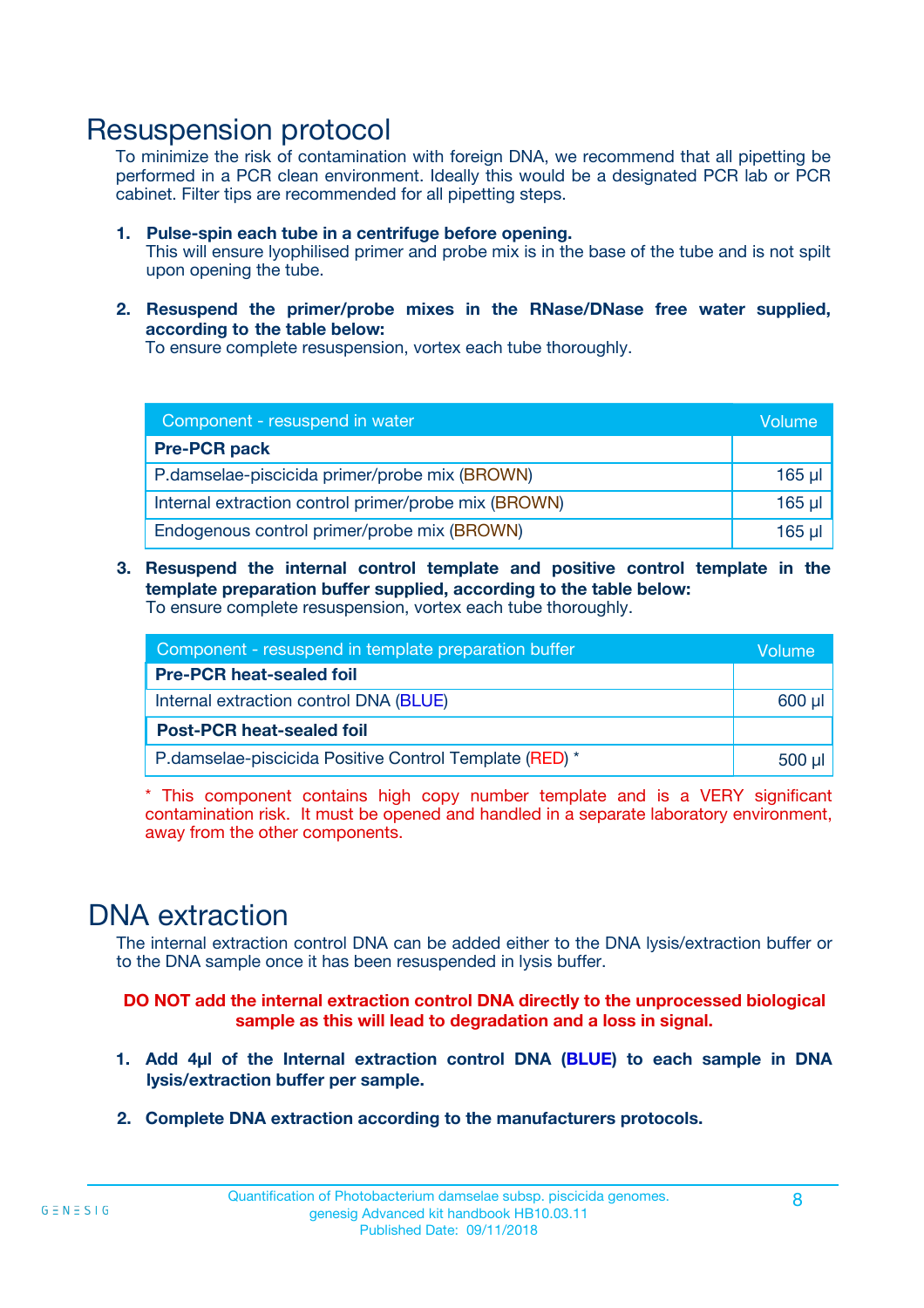## qPCR detection protocol

**1. For each DNA sample prepare a reaction mix according to the table below:** Include sufficient reactions for positive and negative controls.

| Component                                            | Volume   |
|------------------------------------------------------|----------|
| oasig or PrecisionPLUS 2X qPCR Master Mix            | $10 \mu$ |
| P.damselae-piscicida primer/probe mix (BROWN)        | 1 µl     |
| Internal extraction control primer/probe mix (BROWN) | 1 µl     |
| <b>RNase/DNase free water (WHITE)</b>                | $3 \mu$  |
| <b>Final Volume</b>                                  | 15 ul    |

**2. For each DNA sample prepare an endogenous control reaction according to the table below (Optional):**

**This control reaction will provide useful information regarding the quality of the biological sample.**

| Component                                   | Volume   |
|---------------------------------------------|----------|
| oasig or PrecisionPLUS 2X qPCR Master Mix   | $10 \mu$ |
| Endogenous control primer/probe mix (BROWN) | 1 µI     |
| <b>RNase/DNase free water (WHITE)</b>       | $4 \mu$  |
| <b>Final Volume</b>                         | 15 µl    |

- **3. Pipette 15µl of each mix into individual wells according to your qPCR experimental plate set up.**
- **4. Prepare sample DNA templates for each of your samples.**
- **5. Pipette 5µl of DNA template into each well, according to your experimental plate set up.**

For negative control wells use 5µl of RNase/DNase free water. The final volume in each well is 20ul.

**6. If a standard curve is included for quantitative analysis, prepare a reaction mix according to the table below:**

| Component                                     | Volume          |
|-----------------------------------------------|-----------------|
| oasig or PrecisionPLUS 2X qPCR Master Mix     | 10 $\mu$        |
| P.damselae-piscicida primer/probe mix (BROWN) | 1 µI            |
| RNase/DNase free water (WHITE)                | $4 \mu$         |
| <b>Final Volume</b>                           | 15 <sub>µ</sub> |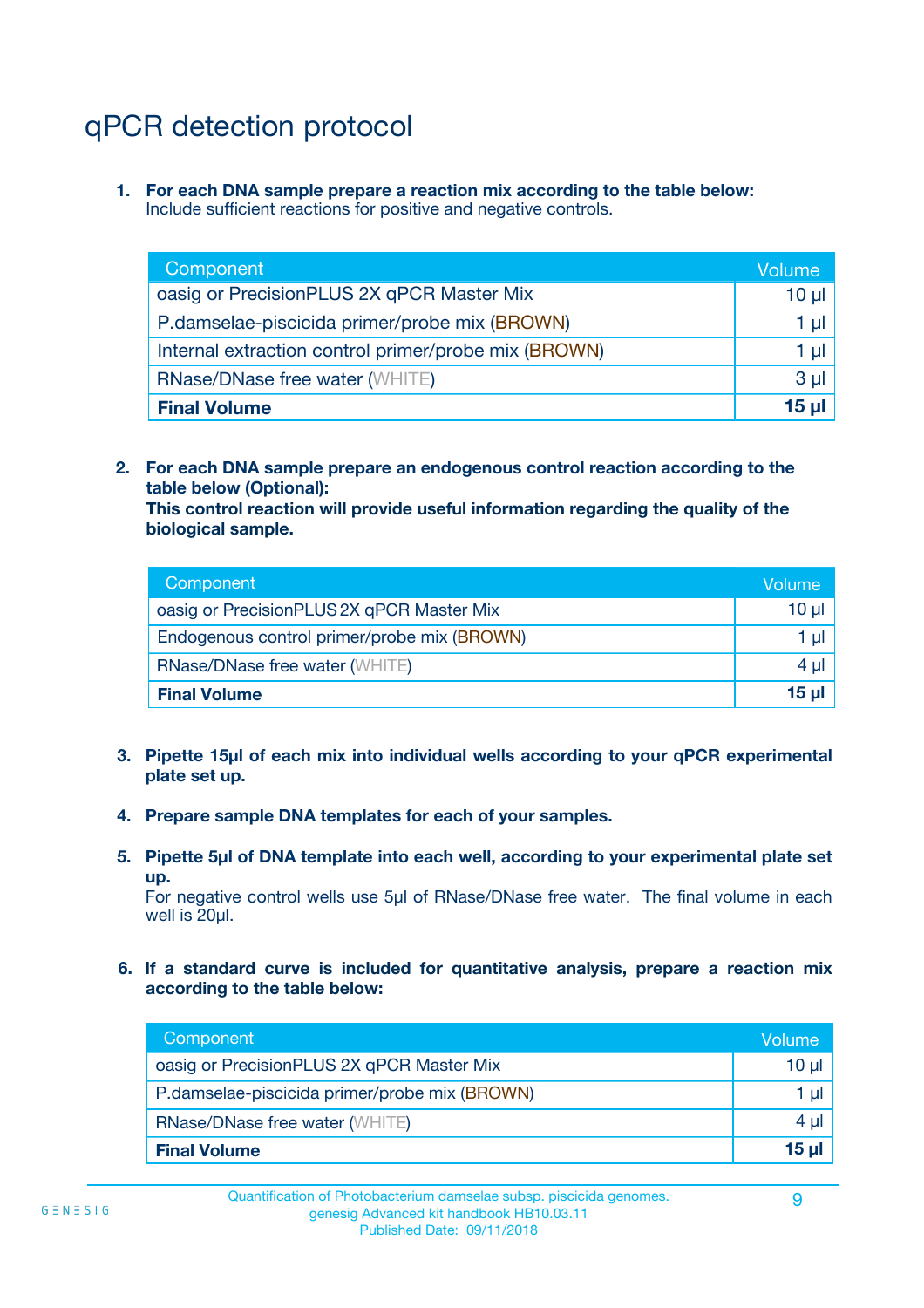#### **7. Preparation of standard curve dilution series.**

- 1) Pipette 90µl of template preparation buffer into 5 tubes and label 2-6
- 2) Pipette 10µl of Positive Control Template (RED) into tube 2
- 3) Vortex thoroughly
- 4) Change pipette tip and pipette 10µl from tube 2 into tube 3
- 5) Vortex thoroughly

Repeat steps 4 and 5 to complete the dilution series

| <b>Standard Curve</b>         | <b>Copy Number</b>     |
|-------------------------------|------------------------|
| Tube 1 Positive control (RED) | $2 \times 10^5$ per µl |
| Tube 2                        | $2 \times 10^4$ per µl |
| Tube 3                        | $2 \times 10^3$ per µl |
| Tube 4                        | $2 \times 10^2$ per µl |
| Tube 5                        | $20$ per $\mu$         |
| Tube 6                        | 2 per µl               |

**8. Pipette 5µl of standard template into each well for the standard curve according to your experimental plate set up.**

#### The final volume in each well is 20µl.

## qPCR amplification protocol

Amplification conditions using oasig or PrecisionPLUS 2X qPCR Master Mix.

|             | <b>Step</b>       | <b>Time</b>     | Temp    |
|-------------|-------------------|-----------------|---------|
|             | Enzyme activation | 2 min           | 95 °C   |
| Cycling x50 | Denaturation      | 10 <sub>s</sub> | 95 $°C$ |
|             | DATA COLLECTION * | 60 s            | 60 °C   |

\* Fluorogenic data should be collected during this step through the FAM and VIC channels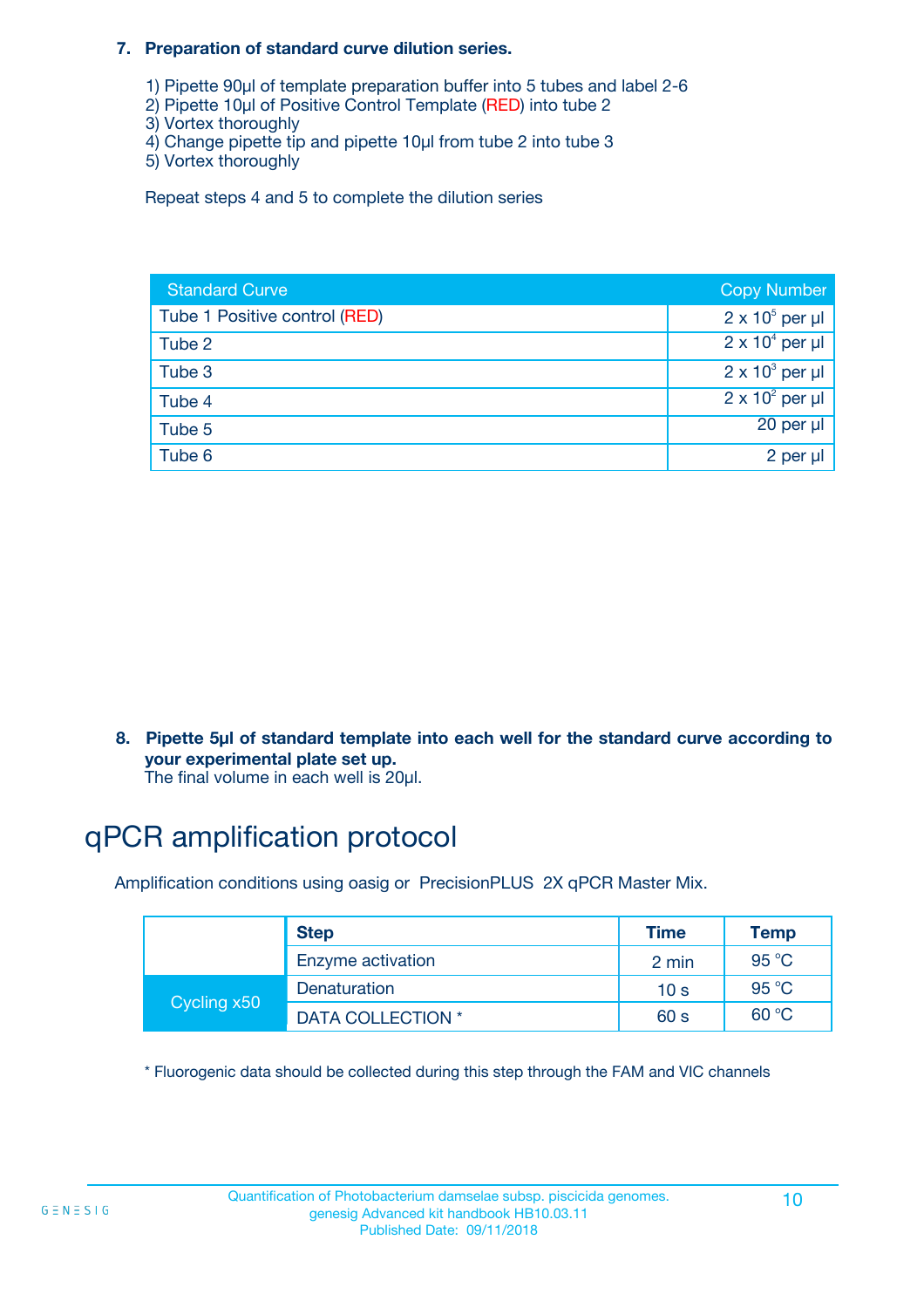## Interpretation of results

| <b>Target</b><br>(FAM) | <b>Internal</b><br>control<br>(NIC) | <b>Positive</b><br>control | <b>Negative</b><br>control | Interpretation                                                                                                  |
|------------------------|-------------------------------------|----------------------------|----------------------------|-----------------------------------------------------------------------------------------------------------------|
| $\leq 30$              | $+ 1 -$                             | ÷                          |                            | <b>POSITIVE QUANTITATIVE RESULT</b><br>calculate copy number                                                    |
| > 30                   | ٠                                   | ÷                          |                            | <b>POSITIVE QUANTITATIVE RESULT</b><br>calculate copy number                                                    |
| > 30                   |                                     | ÷                          |                            | <b>POSITIVE QUALITATIVE RESULT</b><br>do not report copy number as this<br>may be due to poor sample extraction |
|                        | ÷                                   | ÷                          |                            | <b>NEGATIVE RESULT</b>                                                                                          |
| $+ 1 -$                | $+ 1 -$                             | ÷                          | $\leq$ 35                  | <b>EXPERIMENT FAILED</b><br>due to test contamination                                                           |
| $+$ / -                | $+ 1 -$                             | ÷                          | > 35                       | $\star$                                                                                                         |
|                        |                                     | ÷                          |                            | <b>SAMPLE PREPARATION FAILED</b>                                                                                |
|                        |                                     |                            | $+$ /                      | <b>EXPERIMENT FAILED</b>                                                                                        |

Positive control template (**RED**) is expected to amplify between Cq 16 and 23. Failure to satisfy this quality control criterion is a strong indication that the experiment has been compromised.

\*Where the test sample is positive and the negative control is positive with a  $Ca > 35$ , the sample must be reinterpreted based on the relative signal strength of the two results:



If the sample amplifies  $> 5$  Cq earlier than the negative control then the sample should be reinterpreted (via the table above) with the negative control verified as negative.



If the sample amplifies  $< 5$  Cq earlier than the negative control then the positive sample result is invalidated and<br>the result should be determined  $the$  result should be inconclusive due to test contamination. The test for this sample should be repeated.